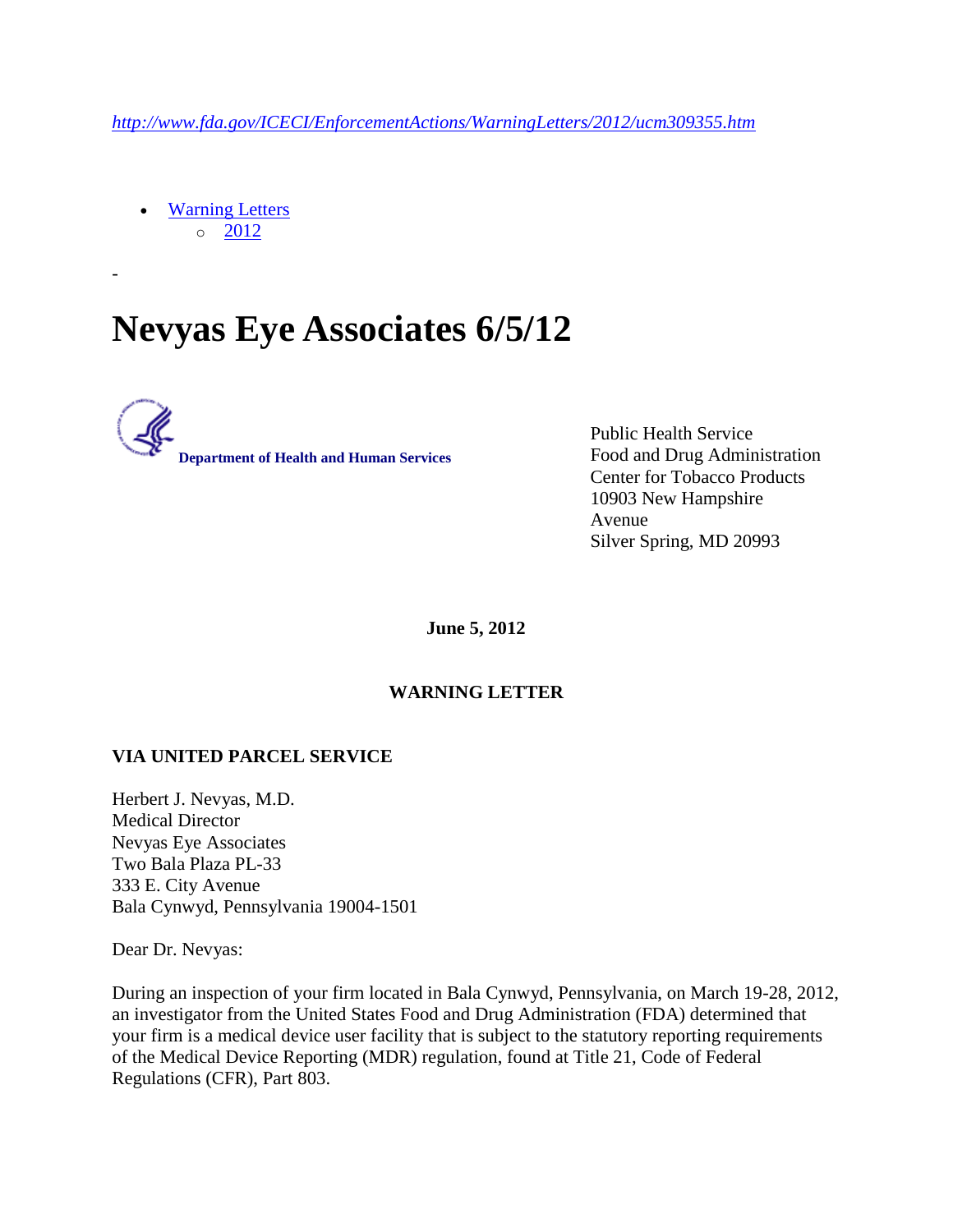The ophthalmic laser used at your facility to perform Laser-Assisted In Situ Keratomileusis procedures is a medical device under Section 201(h) of the Federal Food, Drug, and Cosmetic Act (the Act), 21 U.S.C. § 321(h), because it is intended for the use in the diagnosis of disease or other conditions or in the cure, mitigation, treatment or prevention of disease, or to affect the structure or function of the body.

Our inspection revealed that this device is misbranded under section  $502(t)(2)$  of the Act, 21 U.S.D. § 352(t)(2), in that your firm failed or refused to furnish material or information respecting the device that is required by or under section 519 of the Act, 21 U.S.C. § 360i, and 21 CFR Part 803 – Medical Device Reporting. Significant violations include, but are not limited to, the following:

Failure to develop, maintain, and implement written MDR procedures, as required by 21 CFR 803.17. For example, the investigator asked the medical director and refractory consultants if the facility had written MDR procedures and they confirmed that they did not and did not know what events would be considered serious injuries and reportable to manufacturers. The investigator reviewed some of the adverse events identified in the assignment guidance with them and they confirmed that these types of events have occurred at their facility. They explained that they inform their patients through the consenting process that they may have vision-threatening complications following the surgery.

We reviewed your firm's response dated April 2, 2012, and concluded that it is not adequate because it did not include a copy of your firm's MDR procedures.

Your firm should take prompt action to correct the violations addressed in this letter. Failure to promptly correct these violations may result in regulatory action being initiated by the FDA without further notice. These actions include, but are not limited to, seizure, injunction, and civil money penalties. Also, federal agencies may be advised of the issuance of Warning Letters about devices so that they may take this information into account when considering the award of contracts.

Please notify this office in writing within fifteen business days from the date you receive this letter of the specific steps your firm has taken to correct the noted violations, as well as an explanation of how your firm plans to prevent these violations, or similar violations, from occurring again. Include documentation of the corrections and/or corrective actions (including any systemic corrective actions) that your firm has taken. If your firm's planned corrections and/or corrective actions will occur over time, please include a timetable for implementation of those activities. If corrections and/or corrective actions cannot be completed within fifteen business days, state the reason for the delay and the time within which these activities will be completed. Your firm's response should be comprehensive and address all violations included in this Warning Letter.

Your firm's response should be sent to: Food and Drug Administration, Center for Devices and Radiological Health, Office of Surveillance and Biometrics, MDR Policy Branch, White Oak Building 66, 10903 New Hampshire Avenue, Room 3208, Silver Spring, Maryland 20993. Refer to the Unique Identification Number #306398 when replying. If you have any questions about